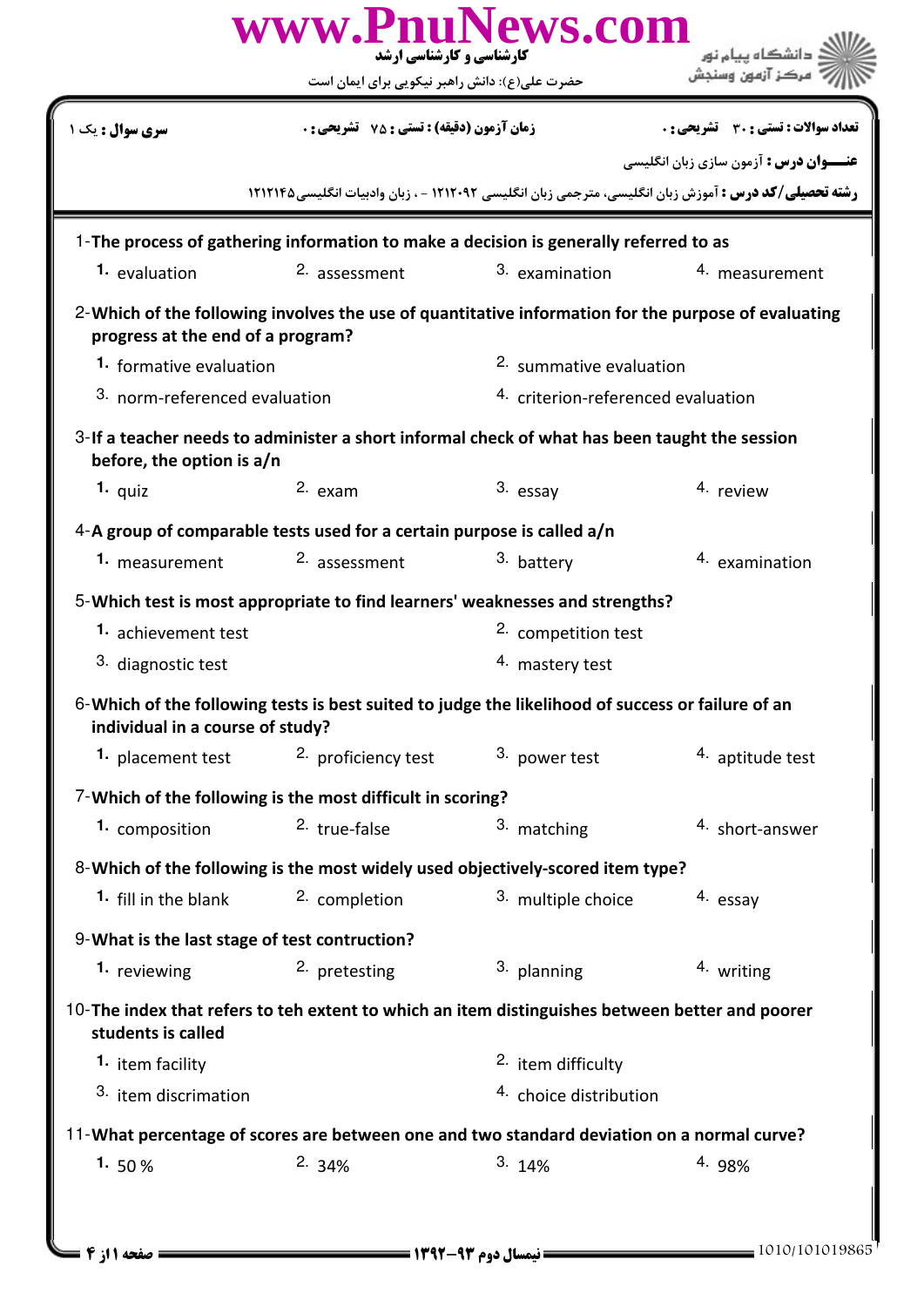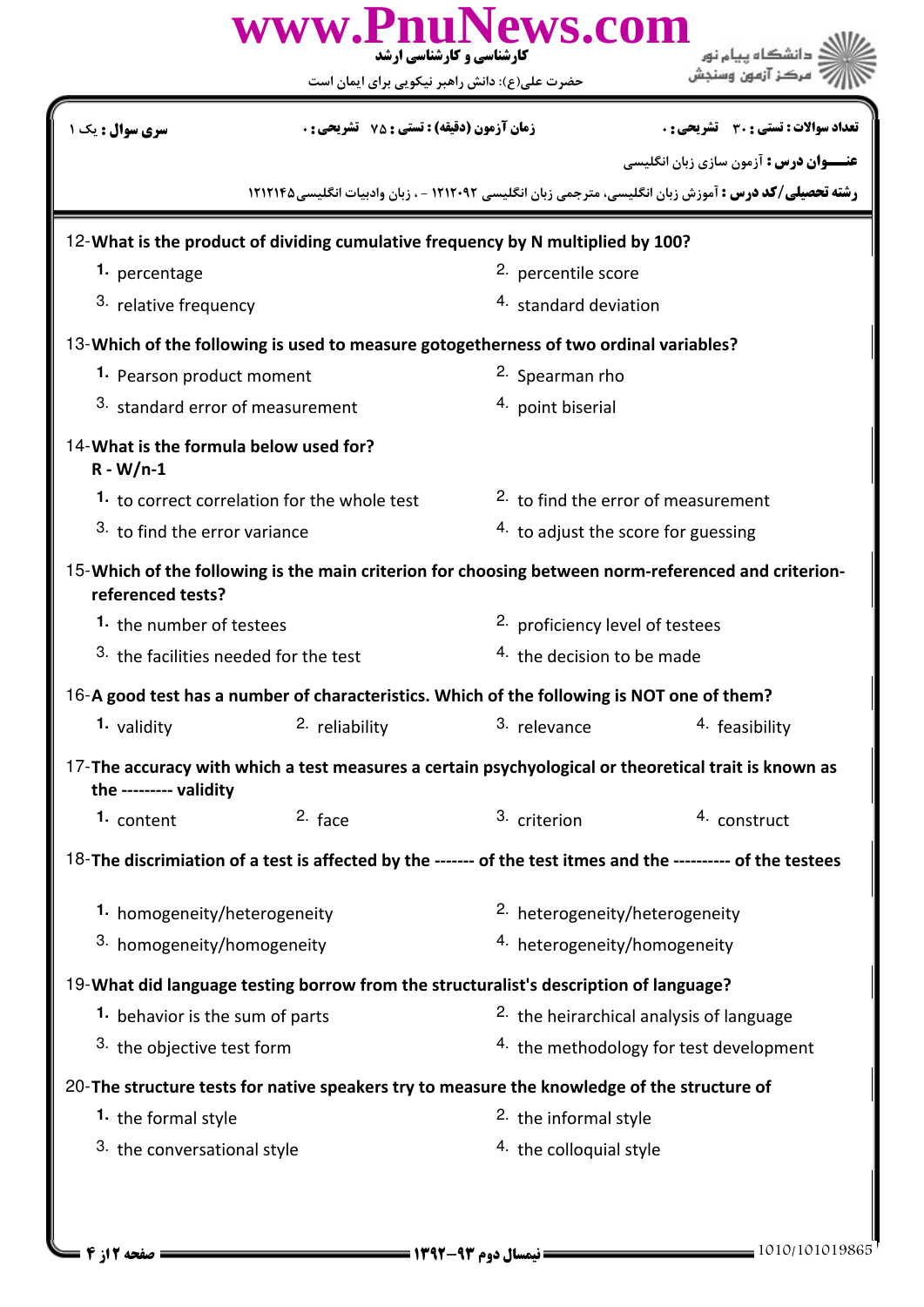| www.PnuNews.com<br><b>کارشناسی و کارشناسی ارشد</b><br>حضرت علی(ع): دانش راهبر نیکویی برای ایمان است               |                                                                                             |                                           |                                                                                                             |  |  |  |
|-------------------------------------------------------------------------------------------------------------------|---------------------------------------------------------------------------------------------|-------------------------------------------|-------------------------------------------------------------------------------------------------------------|--|--|--|
| <b>سری سوال :</b> یک ۱                                                                                            | <b>زمان آزمون (دقیقه) : تستی : 75 ٪ تشریحی : 0</b>                                          |                                           | تعداد سوالات : تستى : 30 قشريحى : 0<br><b>عنـــوان درس :</b> آزمون سازي زبان انگليسي                        |  |  |  |
|                                                                                                                   |                                                                                             |                                           | <b>رشته تحصیلی/کد درس :</b> آموزش زبان انگلیسی، مترجمی زبان انگلیسی ۱۲۱۲۰۹۲ - ، زبان وادبیات انگلیسی1۲۱۲۱۴۵ |  |  |  |
| 21-What should the vocabulary tests at advanced deal with?                                                        |                                                                                             |                                           |                                                                                                             |  |  |  |
| 1. the lexicon of the written language                                                                            |                                                                                             |                                           | <sup>2.</sup> the lexicon of the informal style                                                             |  |  |  |
| 3. the lexicon of the formal style                                                                                |                                                                                             |                                           | 4. the lexicon of the spoken language                                                                       |  |  |  |
| 22-Which of the following is ideal for assessing the phonetic accuracy of the examinees?                          |                                                                                             |                                           |                                                                                                             |  |  |  |
| 1. tape-recording                                                                                                 |                                                                                             |                                           | <sup>2.</sup> native speaker judges                                                                         |  |  |  |
| 3. well-equipped laboratory                                                                                       |                                                                                             |                                           | 4. non-native examiners                                                                                     |  |  |  |
| 23-What replaces pronunciation tests at higher levels of ability?                                                 |                                                                                             |                                           |                                                                                                             |  |  |  |
| 1. composition writing                                                                                            |                                                                                             |                                           | 2. listening comprehension tests                                                                            |  |  |  |
|                                                                                                                   | 3. reading comprehension tests                                                              |                                           | 4. tests of suprasegmentals                                                                                 |  |  |  |
| 24-what is the most important advantage of using recordings when administering a listening<br>comprehension test? |                                                                                             |                                           |                                                                                                             |  |  |  |
| 1. effectiveness                                                                                                  | <sup>2.</sup> efficiency                                                                    | 3. uniformity                             | 4. reliability                                                                                              |  |  |  |
|                                                                                                                   | 25-The listening proficiency of --------- can be reasonably measured by using a noise test. |                                           |                                                                                                             |  |  |  |
| 1. advanced learners                                                                                              |                                                                                             |                                           | <sup>2.</sup> intermediate learners                                                                         |  |  |  |
| 3. beginners                                                                                                      |                                                                                             | <sup>4.</sup> leaners at different levels |                                                                                                             |  |  |  |
| 26-Which of the following tests of speaking provides us with the highest degree of face validity?                 |                                                                                             |                                           |                                                                                                             |  |  |  |
| 1. interviews                                                                                                     | 2. role plays                                                                               | 3. monologues                             | 4. imitations                                                                                               |  |  |  |
|                                                                                                                   | 27-Which of the following can be used for assessing testees' reading comprehension ability? |                                           |                                                                                                             |  |  |  |
| 1. dictation                                                                                                      | <sup>2.</sup> reading aloud                                                                 | 3. repetition                             | 4. cloze                                                                                                    |  |  |  |
| 28-Which of the following is LEAST likely to be one of the purposes of reading comprehension items?               |                                                                                             |                                           |                                                                                                             |  |  |  |
| 1. to check the comprehension of the main idea                                                                    |                                                                                             |                                           |                                                                                                             |  |  |  |
| <sup>2.</sup> to identify the reader's tone                                                                       |                                                                                             |                                           |                                                                                                             |  |  |  |
| 3. to draw inferences                                                                                             |                                                                                             |                                           |                                                                                                             |  |  |  |
| 4. to check the understanding of the structure of the passage                                                     |                                                                                             |                                           |                                                                                                             |  |  |  |
| 29-In measuring writing, impressionistic marking is most appropriate when                                         |                                                                                             |                                           |                                                                                                             |  |  |  |
| 1. large number of testees are involved                                                                           |                                                                                             |                                           | <sup>2</sup> there is a lot of time for scoring                                                             |  |  |  |
| 3. there is only one rater                                                                                        |                                                                                             |                                           | 4. short passages are written                                                                               |  |  |  |
|                                                                                                                   |                                                                                             |                                           |                                                                                                             |  |  |  |